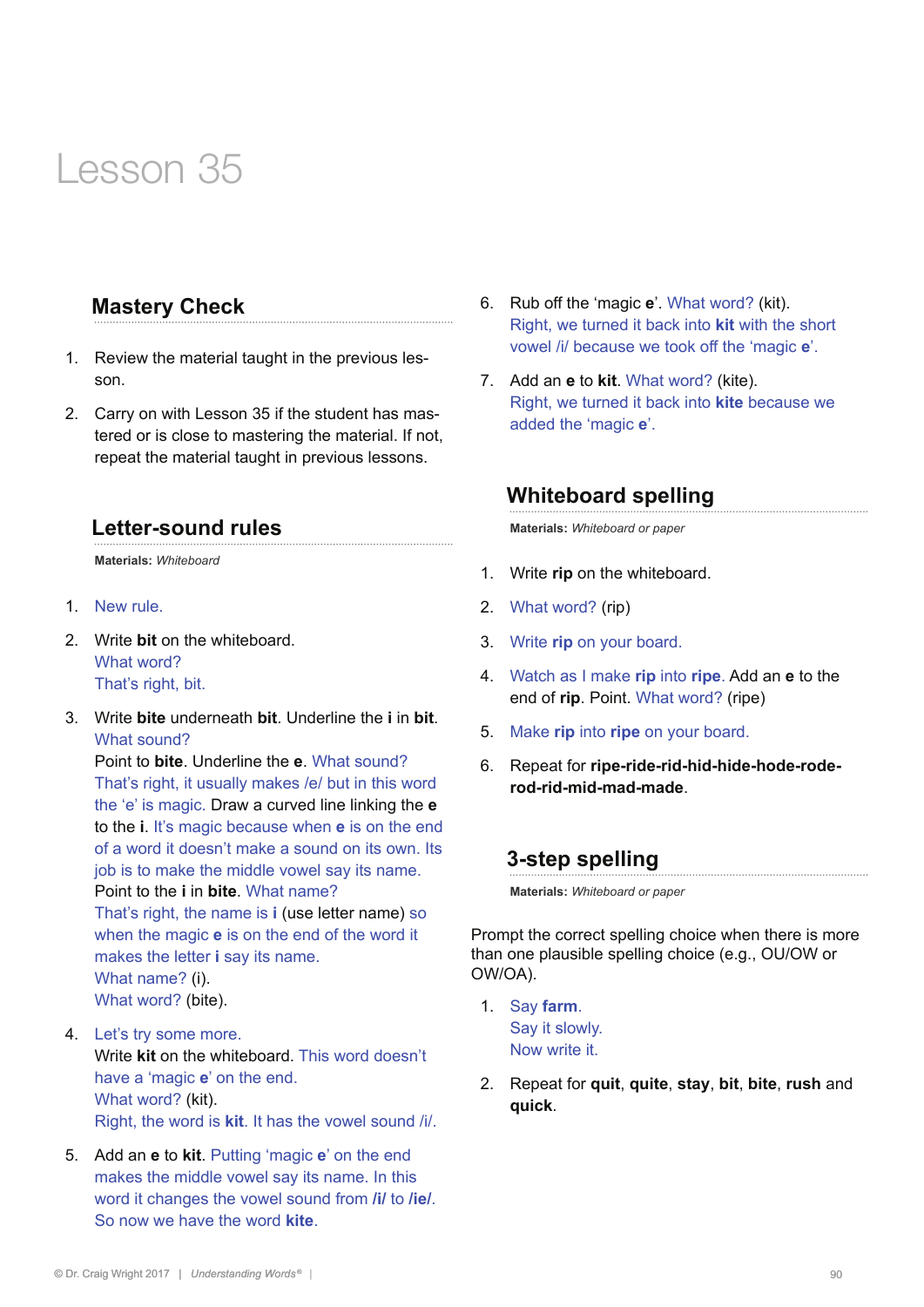## **Nonword-spelling**

**Materials:** *Whiteboard or paper*

- 1. Say **pim**. Say it slowly. Now write it.
- 2. Repeat for **pime**, **shoth**, **quap** and **quape**.

#### **Whiteboard words**

**Materials:** *Whiteboard*

- 1. Now you are going to read some words. I have two rules for these words. If you know a word, just say it. If you don't know a word, look carefully, and sound it out.
- 2. Write **nap** on the whiteboard.
- 3. What word?
- 4. Change **nap** into **nape**. What word?
- 5. Repeat for **nape-tape-tap-rop-rope-ripe-ripsit-site-spite-spit-slit-slim-slime-lime-dimedin-pin-pine-shine-short-shout-shock-shackquack-quick-quit-quite-quith-quick-flick-flowtown-tone-thin-with**.

#### **Word-list reading**

**Materials:** *Wordlist in Student Booklet*

1. You are going to read some more words. If you know a word, just say it. If you don't know it, sound it out.

#### **Nonword-reading**

**Materials:** *Non-wordlist in Student Booklet*

- 1. These are made up words. Look carefully and sound them out.
- 2. First word. Look at your book.

#### **Irregular-word reading**

**Materials:** *Whiteboard, Irregular-words: Mrs., oh*

- 1. **Some words can't be sounded out**. Say the rule.
- 2. Write the words one at a time on the whiteboard.
- 3. To introduce each word: This word is **Mrs**. What word?
- 4. Write a selection of previously mastered irregular-words on the whiteboard alongside the words being taught in this lesson.
- 5. Point to the words *in random order* while indicating for the student to name the word. Continue until the student has correctly named the new words 5-6 times.

#### **Sentence reading**

**Materials:** *Sentences in Student Booklet*

- 1. You are going to read some sentences. The words that can't be sounded out are written in red.
- 2. First sentence. Remember: if you know the word, just say it. If you don't know it, look carefully and sound it out.

#### **Comprehension**

**Materials:** *Comprehension passages in Student Booklet*

- 1. Direct the student to read the first item. Then direct them to read each question *aloud* and answer it.
- 2. Repeat for remaining items if necessary.

#### **■ END OF LESSON 35**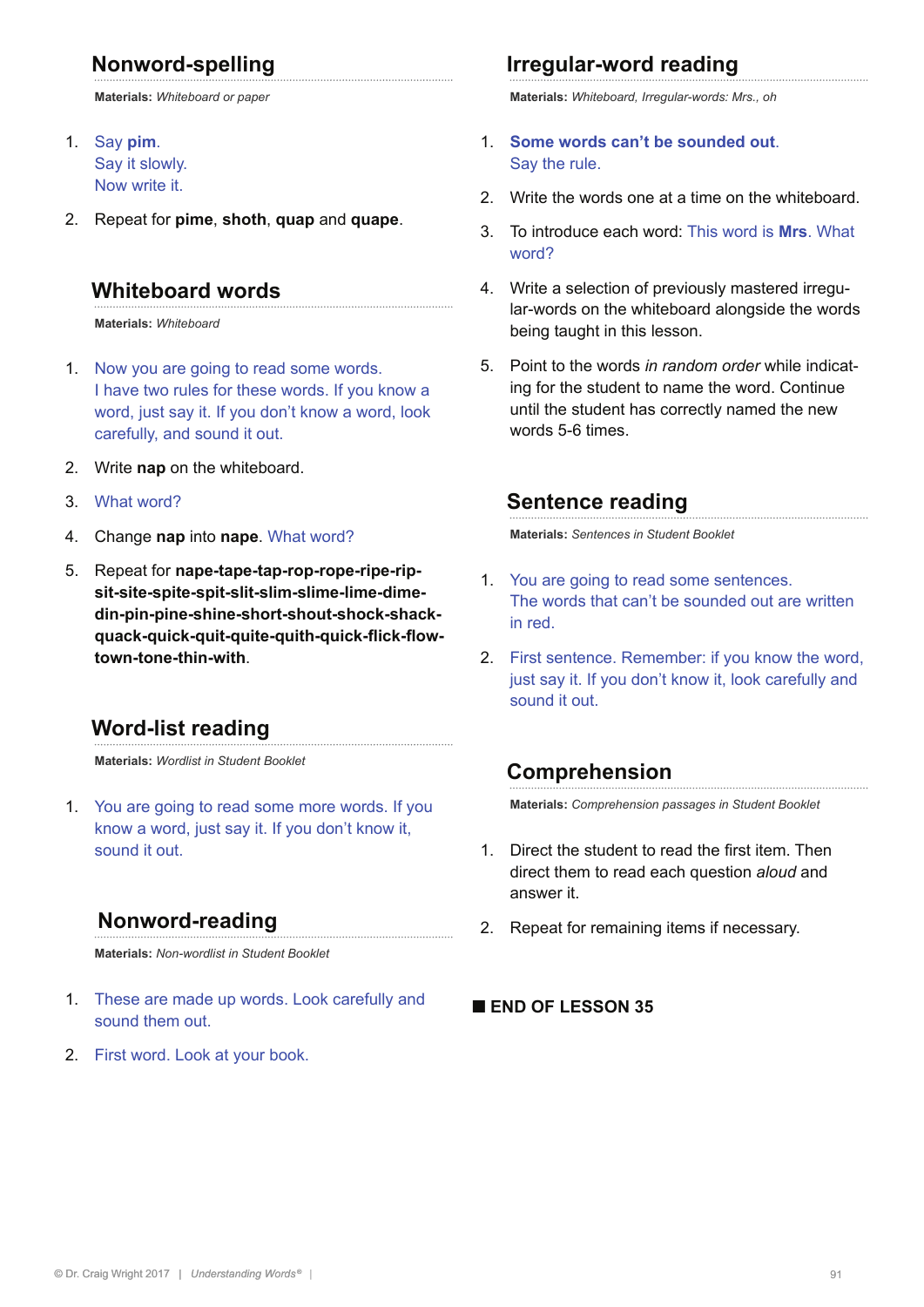#### **Mastery Check**

- 1. Review the material taught in the previous lesson.
- 2. Carry on with Lesson 36 if the student has mastered or is close to mastering the material. If not, repeat the material taught in previous lessons.

#### **Letter-sound rules**

**Materials:** *Whiteboard* 

- 1. Next rule.
- 2. Write **-y** on the whiteboard.
- 3. **This letter makes the sound /ee/** (as in bumpy) when it is on the end of a word. What sound?
- 4. It has a little dash (point to the dash in front of the -y) to show that it goes on the end of a word because it makes a different sound at the start of a word.
- 5. Write **-y** on a different part of the whiteboard. What sound?

#### **Whiteboard sounds**

**Materials:** *Whiteboard* 

- 1. Write **-y** on the whiteboard along with qu, ow (both sounds: /ou/ as in now and /oe/ as in snow), th (both sounds: /th/ as in thin and /ð/ as in this), sh, tch, ay and oa.
- 2. Point to **-y**. What sound?
- 3. Point to a number of other "letter sounds" to distract the student before cycling back to **-y**.
- 4. Continue until 5-6 correct responses for **–y** have been obtained.

#### **Sound writing**

**Materials:** *Whiteboard or paper*

- 1. Say **bumpy**. What's the last sound in **bumpy**? (/ee/) Write the letter that makes **/ee/** at the end of a word.
- 2. Repeat for **for**, **star**, **happy** and **grumpy**.

#### **3-step spelling**

**Materials:** *Whiteboard or paper*

Prompt the correct spelling choice when there is more than one plausible spelling choice (e.g., Y/EE or OU/ OW).

- 1. Say **lumpy**. Say it slowly. Now write it.
- 2. Repeat for **quickly**, **show**, **with**, **grumpy**, **car** and **bumpy**.

#### **Whiteboard spelling**

**Materials:** *Whiteboard or paper*

- 1. Write **luck** on your board.
- 2. Make **luck** into **lucky** on your board.
- 3. Repeat for **lucky-quickly-quit-quite-bite-binefine-finely**.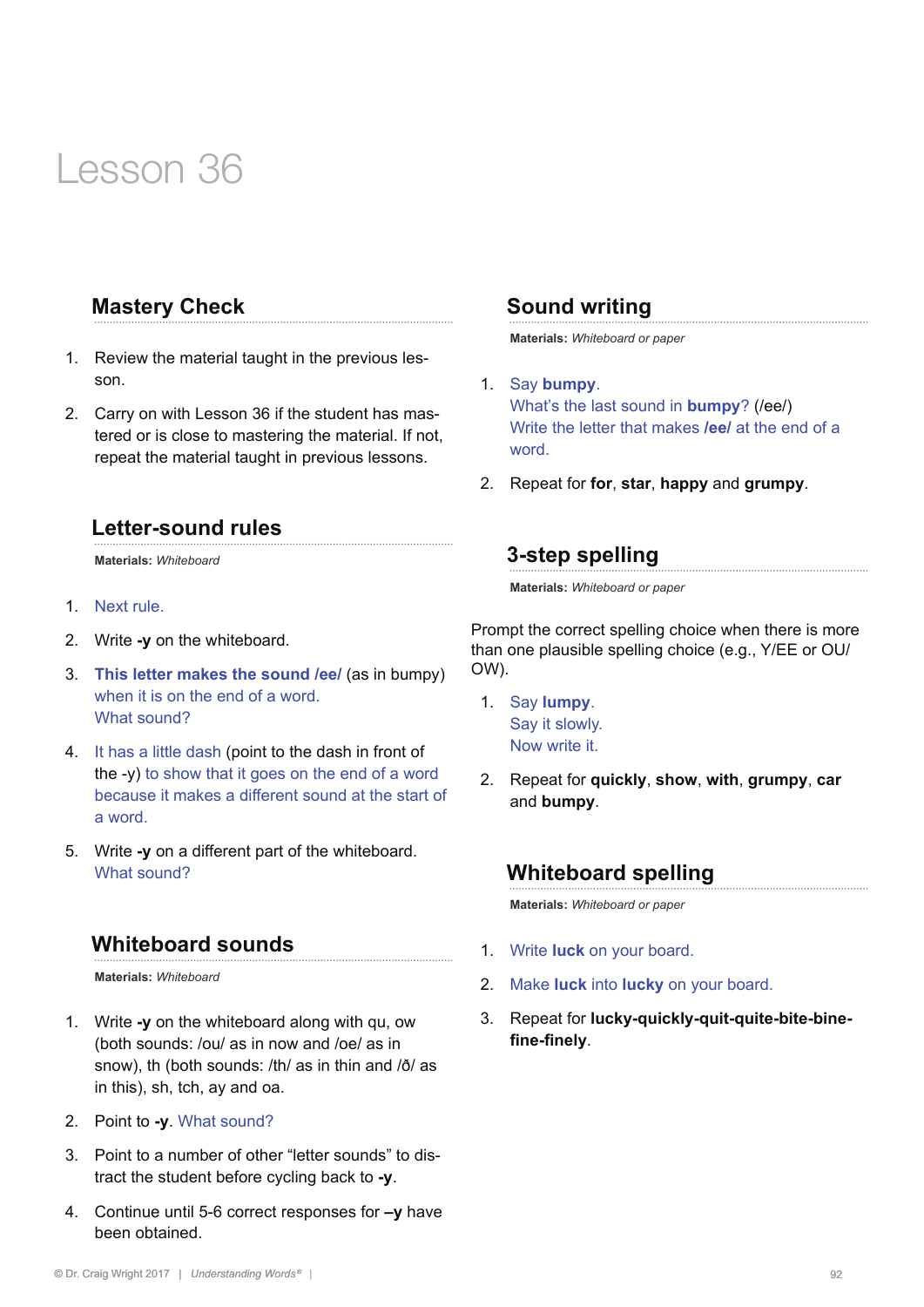## **Nonword-spelling**

**Materials:** *Whiteboard or paper*

- 1. Say **quarp**. Say it slowly. Now write it.
- 2. Repeat for **thistly**, **shoftly**, **quesp** and **spotly**.

#### **Whiteboard words**

**Materials:** *Whiteboard*

- 1. Now you are going to read some words. I have two rules for these words. If you know a word, just say it. If you don't know a word, look carefully, and sound it out.
- 2. Write **thick** on the whiteboard.
- 3. What word?
- 4. Change **thick** into **thickly**. What word?
- 5. Repeat for **thickly-quickly-quit-quite-siteshortly-skinny-stay-play-plenty-pain-mainmoan-load-loud-loudly-late-lately-low-glowshow-slow-slowly-quickly**.

#### **Word-list reading**

**Materials:** *Wordlist in Student Booklet*

1. You are going to read some more words. If you know a word, just say it. If you don't know it, sound it out.

## **Nonword-reading**

**Materials:** *Non-wordlist in Student Booklet*

- 1. These are made up words. Look carefully and sound them out.
- 2. First word. Look at your book.

## **Irregular-word reading**

**Materials:** *Whiteboard, Irregular-words: their, most*

- 1. **Some words can't be sounded out**. Say the rule.
- 2. Write the words one at a time on the whiteboard.
- 3. To introduce each word: This word is **their**. What word?
- 4. Write a selection of previously mastered irregular-words on the whiteboard alongside the words being taught in this lesson.
- 5. Point to the words *in random order* while indicating for the student to name the word. Continue until the student has correctly named the new words 5-6 times.

#### **Sentence reading**

**Materials:** *Sentences in Student Booklet*

- 1. You are going to read some sentences. The words that can't be sounded out are written in red.
- 2. First sentence. Remember: if you know the word, just say it. If you don't know it, look carefully and sound it out.

#### **Comprehension**

**Materials:** *Comprehension passages in Student Booklet*

- 1. Direct the student to read the first item. Then direct them to read each question *aloud* and answer it.
- 2. Repeat for remaining items if necessary.

#### **■ END OF LESSON 36**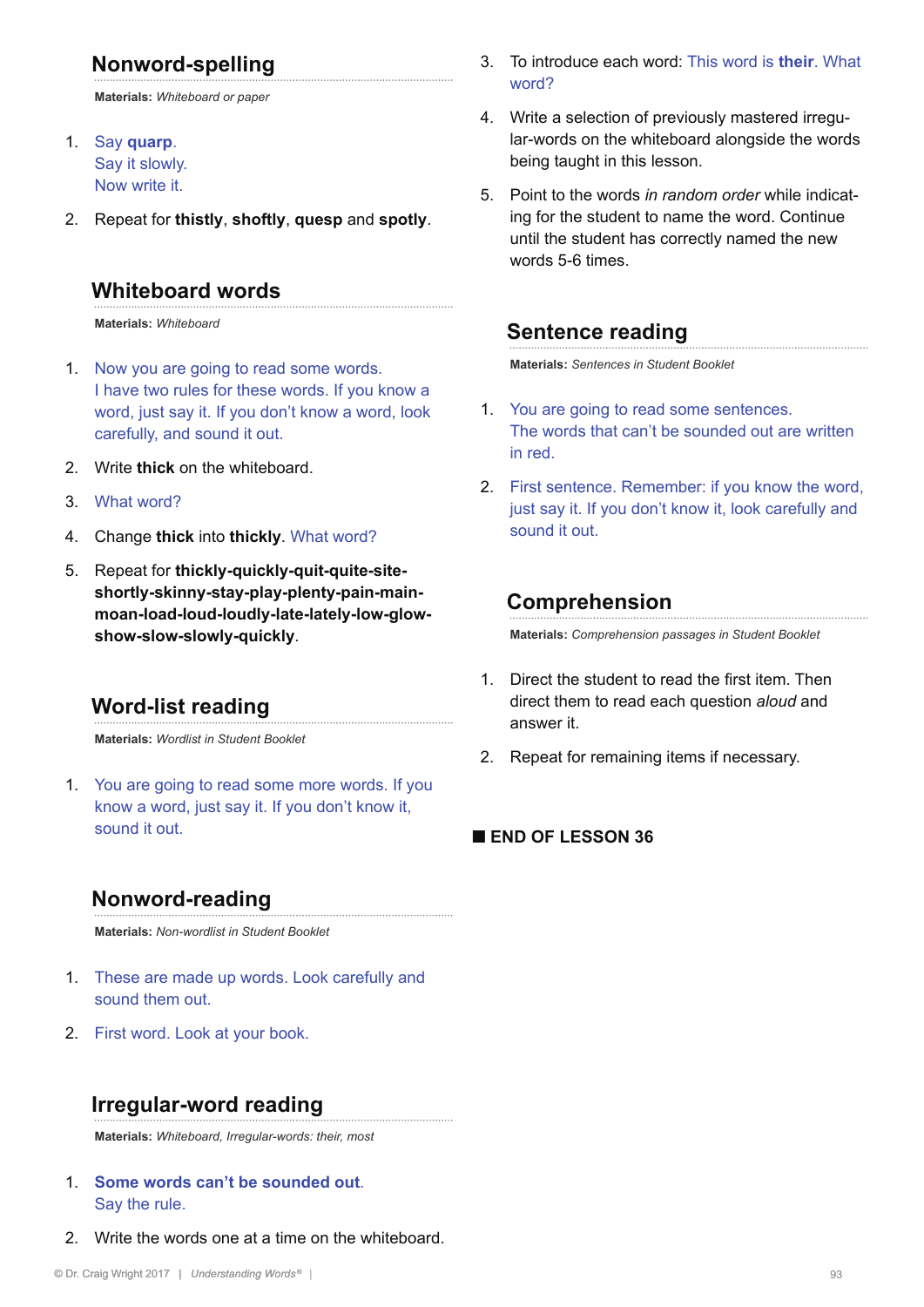| hat                               | hate                   | kit  | kite  | rip                          | ripe   |  |  |
|-----------------------------------|------------------------|------|-------|------------------------------|--------|--|--|
| sit                               | site                   | cut  | cute  | Rod                          | rode   |  |  |
| tap                               | tape                   | pet  | Pete  | stay                         | porch  |  |  |
|                                   | then sharp grime throw |      |       | quite stitch                 |        |  |  |
|                                   |                        |      |       | farm shine chime wait coach  | quack  |  |  |
| made                              | town                   | hill | bike  | down                         | ground |  |  |
| <b>Nonword List for Lesson 35</b> |                        |      |       |                              |        |  |  |
| quist                             | hape                   | loke | flaip | julk                         | rabe   |  |  |
|                                   | smish sote pefe smish  |      |       | bloast                       | roke   |  |  |
|                                   | quom quome mape        |      | lipe  | skay                         | morch  |  |  |
|                                   |                        |      |       | thun sharf grome thow titch  | larp   |  |  |
|                                   |                        |      |       | shaith chome dowp wulk gloap | tome   |  |  |
|                                   | mide gloud porst boke  |      |       | repe                         | groke  |  |  |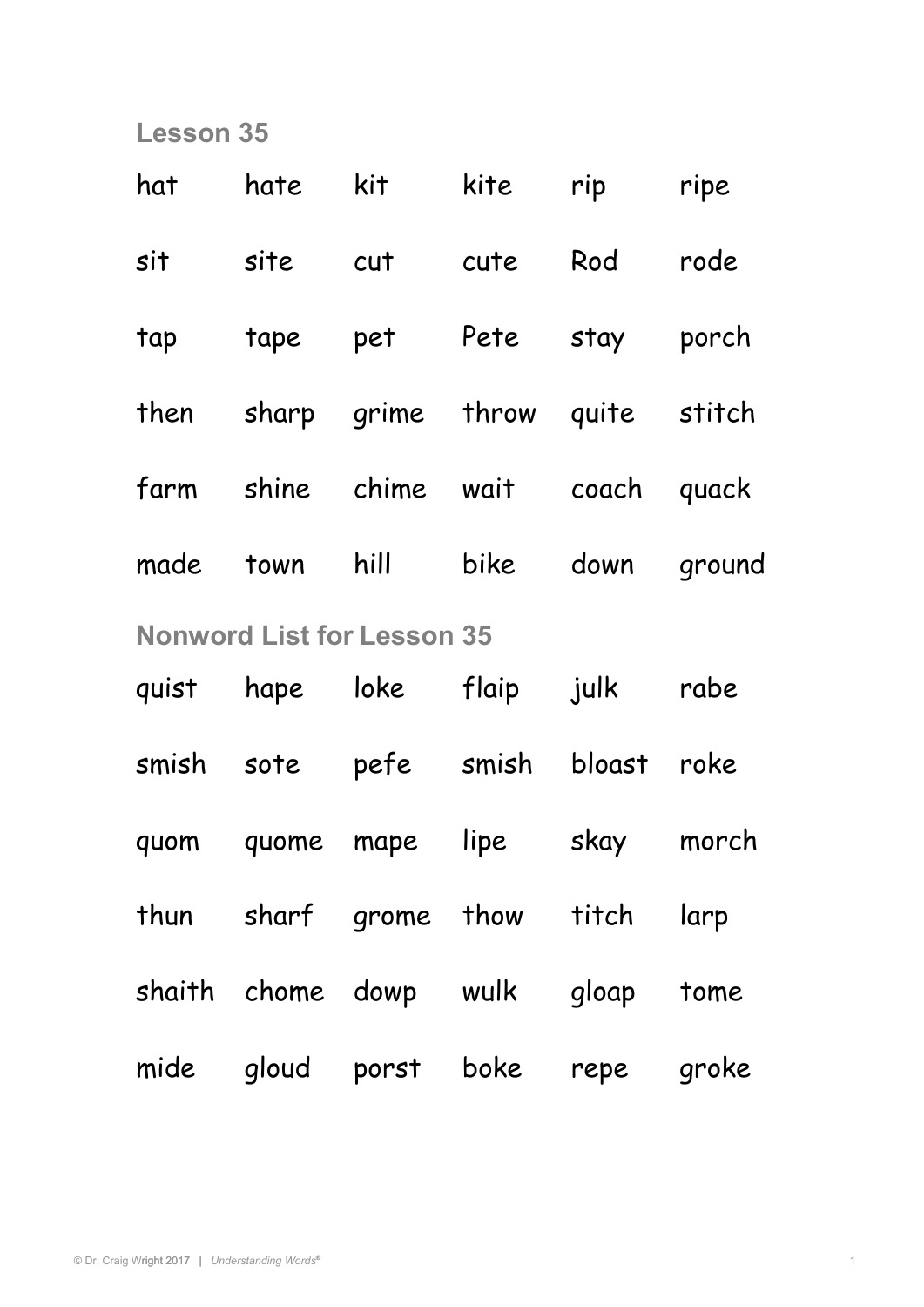**Sentences for Lesson 35** 

- 1. The kids ate lunch down by the lake.
- 2. Jack thinks that black dogs are cute.
- 3. "Oh, by the way," called Jack. "I will drive your car on Sunday."
- 4. Some children rode bikes to the game because they couldn't make the bus in time.
- 5. "Oh. I'm so sick," Jack said to his mother.
- 6. Mrs. Slime gave Pete a dog. He kept it because it was cute.
- 7. Mr. Snape called out to the people for help.
- 8. Mrs. Stone called out to Jack to tell him to take his bike into the yard.
- 9. Some of the slime got stuck on Mrs. Smith's boat.
- $10.$  I like my house because it has a grape vine in the garden.
- $11.$  Bill saw the bike. The people had left it on the ground when they left the park for the day.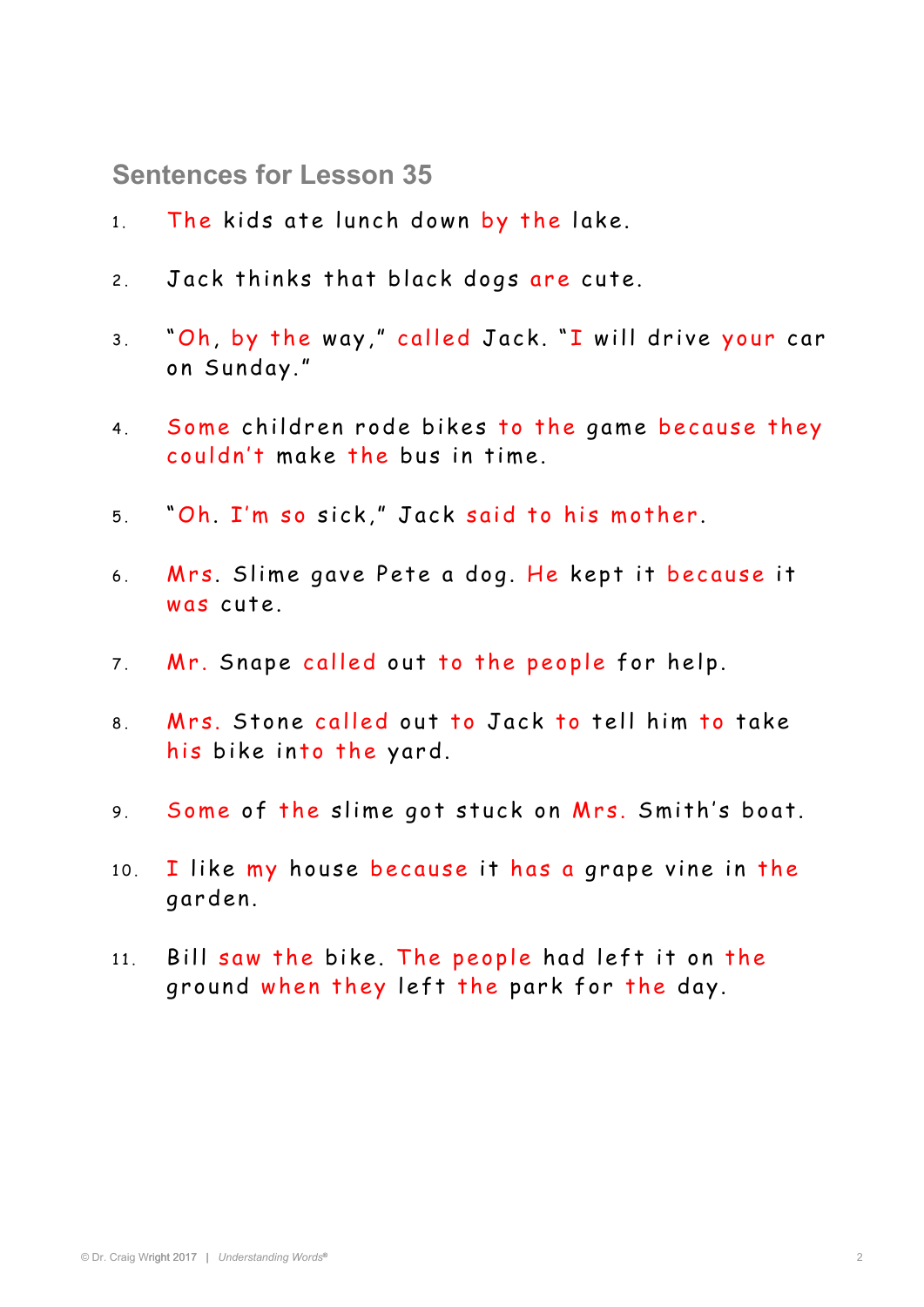**Comprehension for Lesson 35** 

Some kids can catch.

- 1 Who can catch?
- 2 What can some kids do?
- 3. Craig is a kid. Can he catch?

All ducks can float.

- 1. What can all ducks do?
- 2 What can float?
- 3. Nick is a duck. Can he float?
- 4. Jess can float. Is she a duck?

Some ducks think they can quack.

- 1 Who thinks?
- 2. What do some ducks do?
- 3. Shay is a duck. Does she think she can quack?

The kids all ate lunch at the lake.

- 1. Who ate?
- 2. What did the kids eat?
- 3. Where did they eat lunch?
- 4. Jeff is a kid. Where did he have lunch?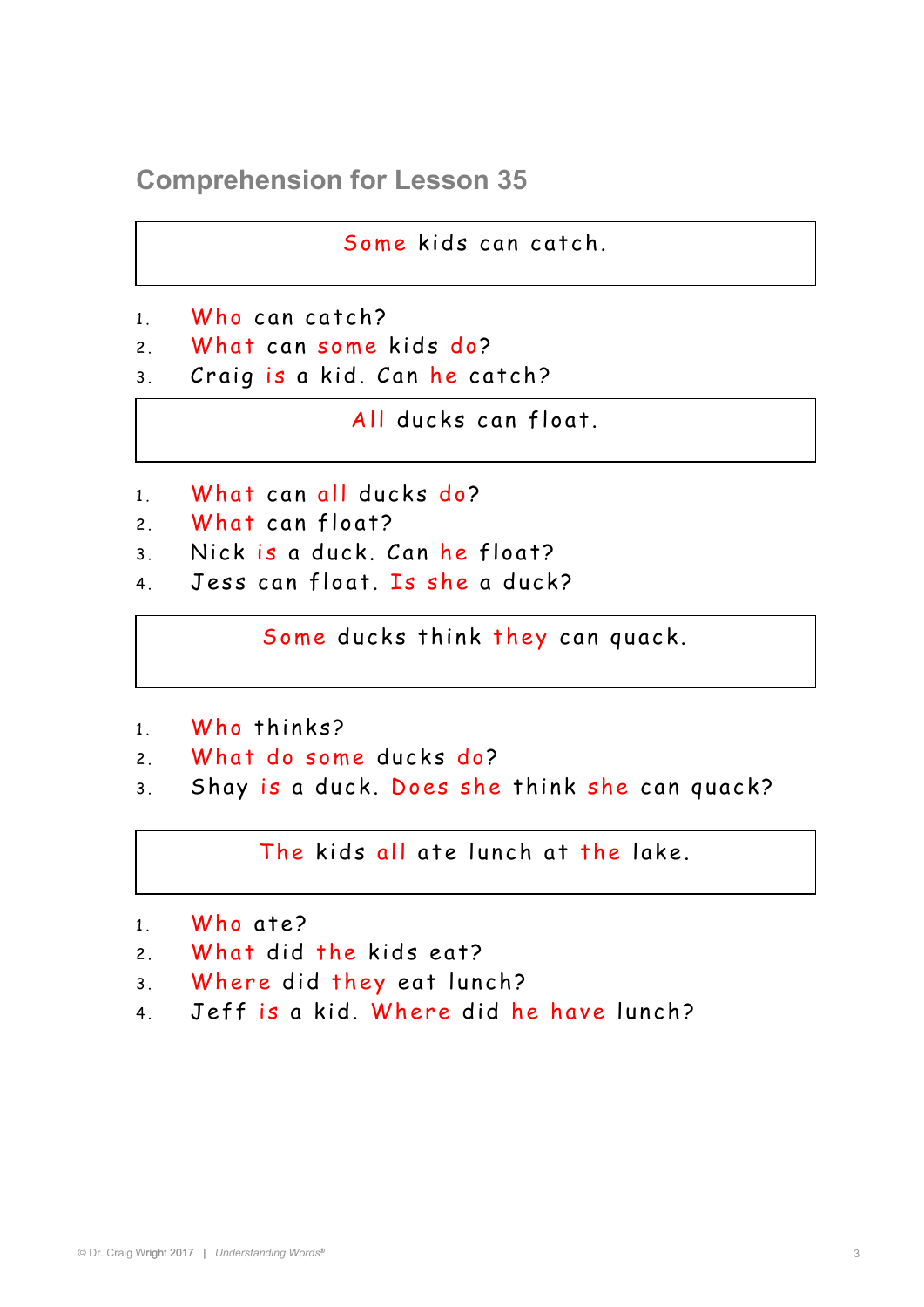## All the little boats will finish at sunset.

- 1. What will finish?
- 2. What will all the little boats do?
- 3. When will the little boats finish?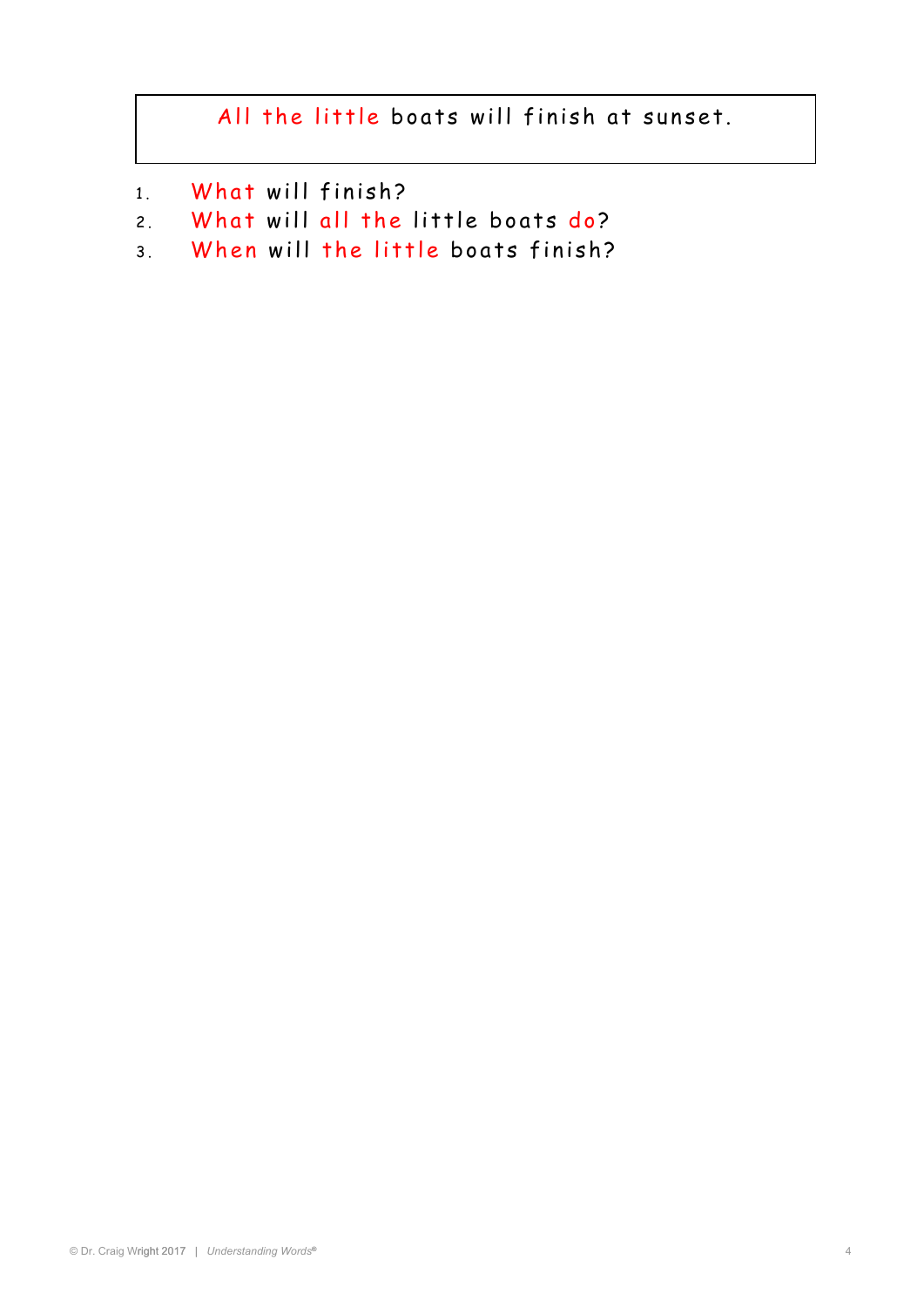|                                   |                |  |  | shine smelly chime loudly down quickly |                                    |  |  |  |
|-----------------------------------|----------------|--|--|----------------------------------------|------------------------------------|--|--|--|
|                                   |                |  |  | fussy quite grime shark shortly darkly |                                    |  |  |  |
|                                   |                |  |  | then empty bossy strain lucky misty    |                                    |  |  |  |
|                                   |                |  |  | float Sally jog itchy Kelly stray      |                                    |  |  |  |
|                                   |                |  |  | short throw oath town sticky messy     |                                    |  |  |  |
|                                   |                |  |  |                                        | Pete hardly how brake quit crunchy |  |  |  |
| <b>Nonword List for Lesson 36</b> |                |  |  |                                        |                                    |  |  |  |
|                                   |                |  |  | shipe smolly chome shouk dowp quockly  |                                    |  |  |  |
|                                   |                |  |  | fossy quat grome shart shorply darply  |                                    |  |  |  |
|                                   |                |  |  | thow ompty bessy straip licky mispy    |                                    |  |  |  |
|                                   |                |  |  | floak Solly jeg utchy Kully skay       |                                    |  |  |  |
|                                   |                |  |  | moke outh lipe towf stucky kine        |                                    |  |  |  |
|                                   | Pefe fissy ote |  |  | wone quiff shorpy                      |                                    |  |  |  |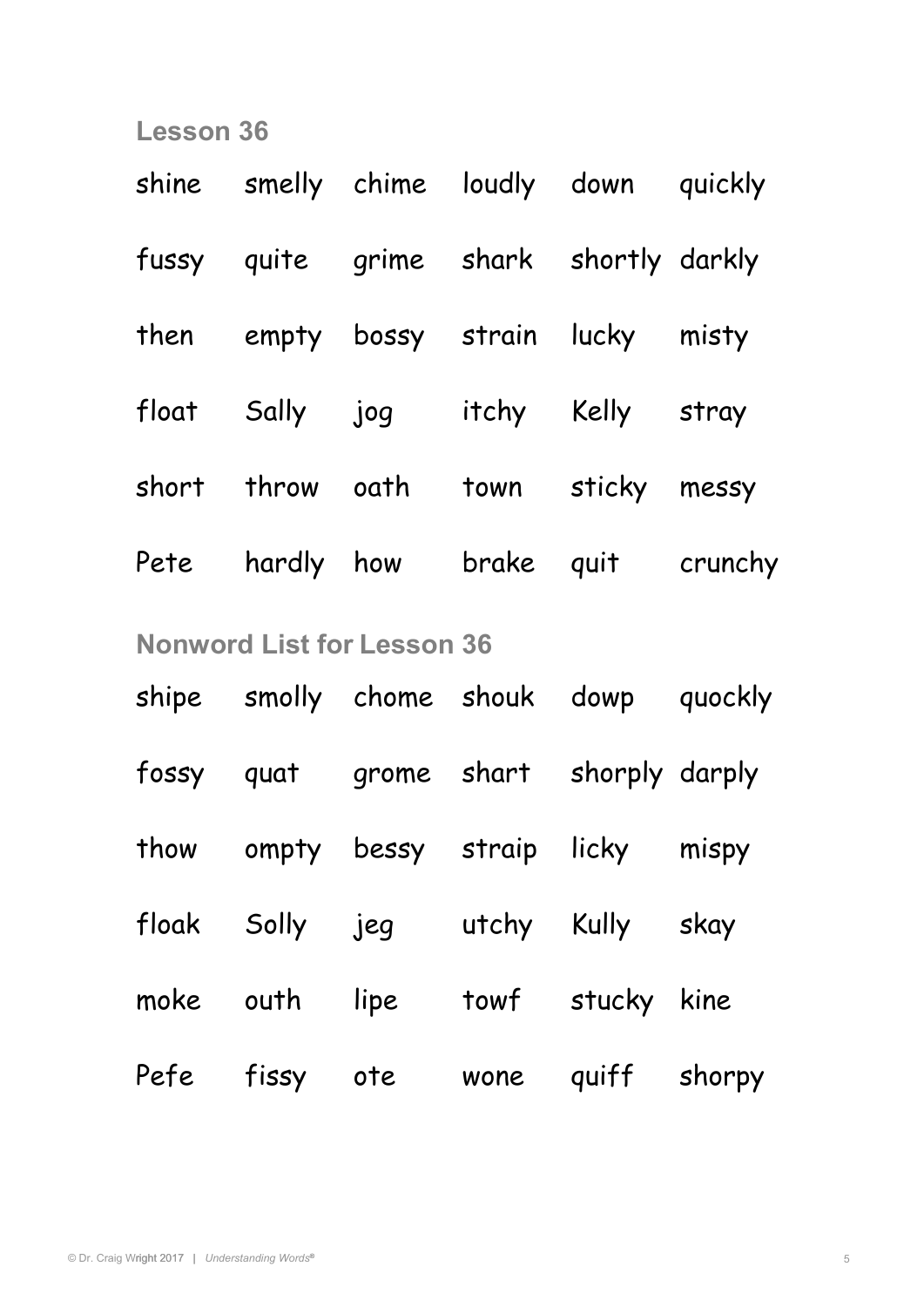**Sentences for Lesson 36** 

- 1. The children all know how to drive a car.
- 2. They asked their mother, but she said, "Oh. Not until we get some rain."
- 3. "Most of the kids can come inside," called their mother. "It's about to rain."
- 4. Mr and Mrs Jones gave most of the eggs to the children.
- 5. "Your house is messy!" called Mrs Lete. "Did you have a party?"
- 6. "I know it's messy," said Jane. "I will do something about it shortly."
- 7. "You kids make the most mess when I'm away," said their mother
- 8. The kids asked their mother for some help with their homework.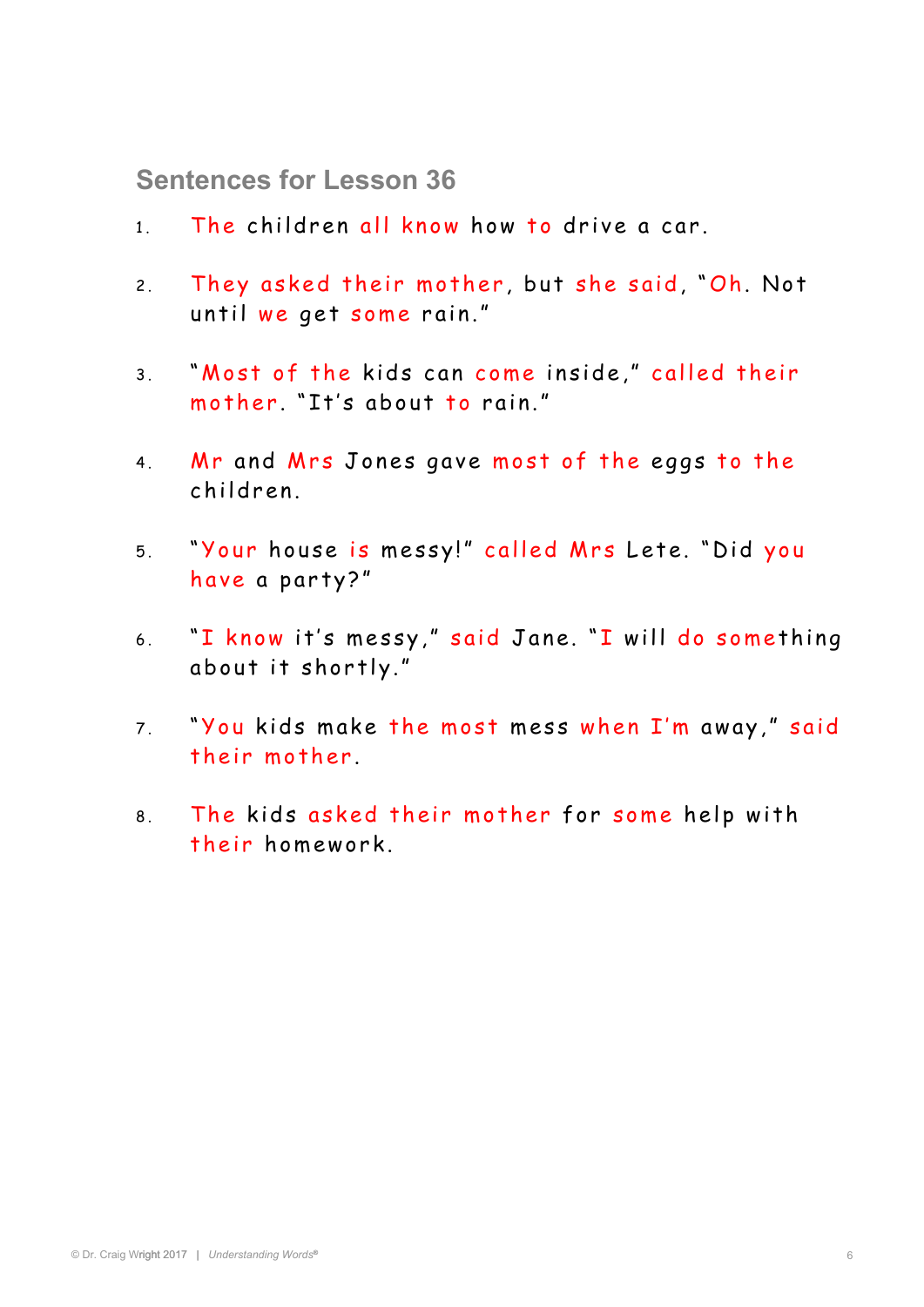**Comprehension for Lesson 36** 

Most of the children ride bikes to school.

```
1 . Who rides bikes?
```
- 2. What do most children do?
- 3. What do they ride?
- 4. Where do they ride bikes?
- 5 Do all children ride to school?

The black dog was cute so Beth kept it for a pet.

```
1 What was cute?
```
- 2. What did the dog look like?
- 3. Why did Beth keep it for a pet?

The big stone broke most of the spokes on Tim's<br>Like bik e.

- 1. What did the stone do?
- 2. How many spokes broke?
- 3 . What did the stone look like?
- 4 Who owned the bike?

They couldn't play on the ground because there had been so much rain.

- 1. Where couldn't they play?
- 2. Why couldn't they play on the ground?
- 3. How do you think they felt?